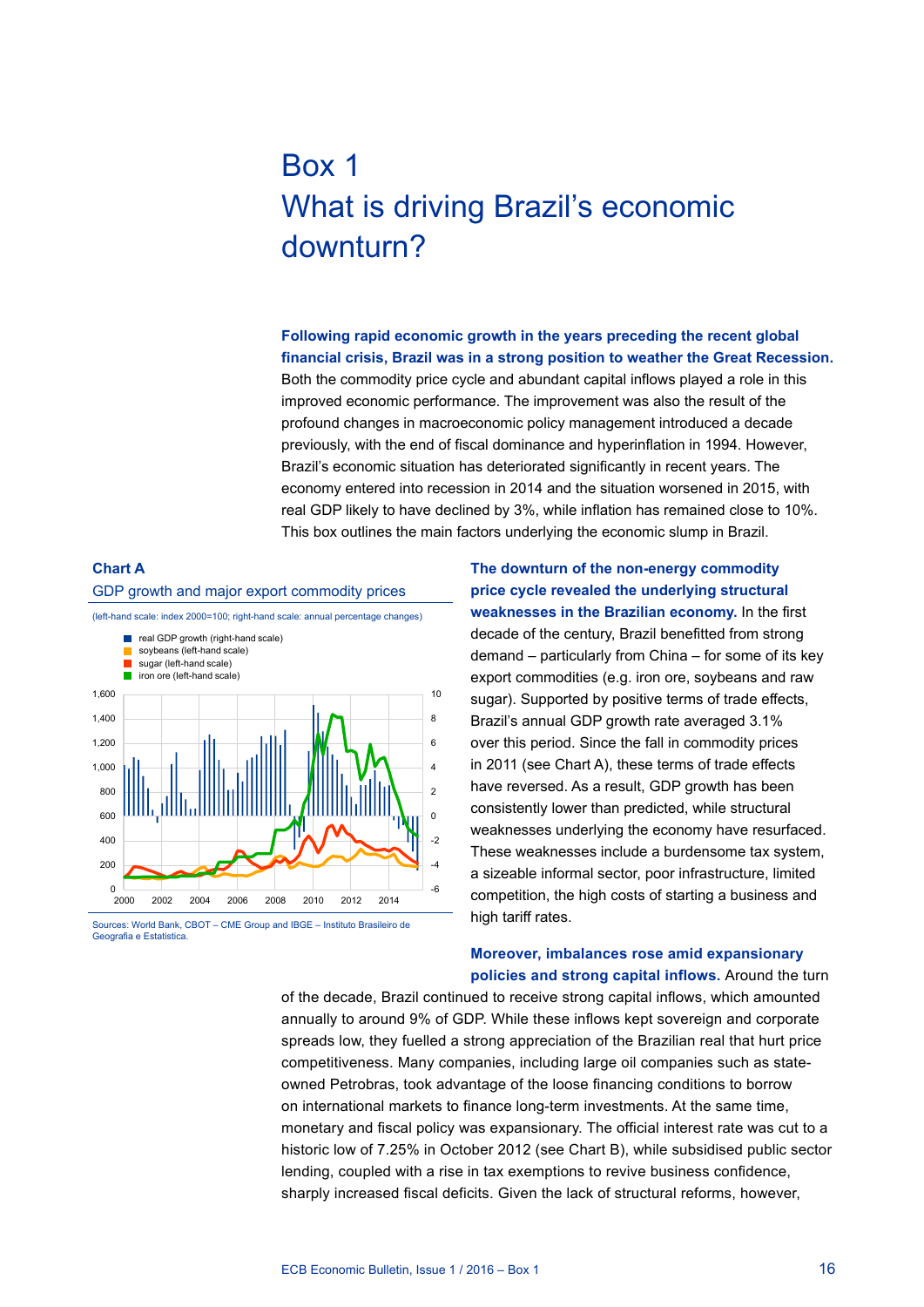these measures led to only a moderate and temporary pick-up in GDP growth in 2012-13, while also contributing to rising inflation and a widening of the current account deficit (see Chart C).

#### **Chart B**

# Inflation rate, overnight rate and real effective exchange rate



#### **Chart C**





Notes: The SELIC rate is the Brazilian Central Bank's overnight rate. REER stands for real effective exchange rate against 13 main trading partners; increasing values reflective a depreciation of the currency.

Source: IBGE – Instituto Brasileiro de Geografia e Estatistica

**The shift in global financial market sentiment amid the US Federal Reserve's announcement that it would wind down asset purchases (the "taper tantrum") in May 2013 had a significant impact on the Brazilian economy.** Global market sentiment suddenly turned against vulnerable emerging market economies with high external and fiscal imbalances, such as Brazil. Despite indications of an impending recession, monetary and fiscal policies were tightened in an attempt to restore macroeconomic credibility. In order to limit capital outflows and support the exchange rate, the Banco Central do Brasil raised its official interest rate to 14.25% in July 2015. On the fiscal front, limits on subsidised lending programs were cut and price subsidies were reduced. At the same time, however, the deterioration in global financial market conditions and the rise in interest rates entailed a surge in interest payments on public borrowing (to around 9% of GDP), which, in turn, raised gross public debt to historical highs (63% of GDP). As the country was unable to generate the fiscal surplus needed to stabilise debt with a sufficiently credible fiscal plan, two rating agencies downgraded Brazil from its investment grade rating for the first time in seven years. Notwithstanding the contraction of Brazilian GDP, inflation surged to over 10% in the last two months of 2015, owing to an adjustment of regulated prices and the sharp depreciation of the currency.

# **Model estimates suggest that the recent downturn in Brazil is, to a large extent, driven by a combination of domestic factors and lower commodity prices.** According to the historical decomposition from a structural Bayesian VAR

Geografia e Estatistica